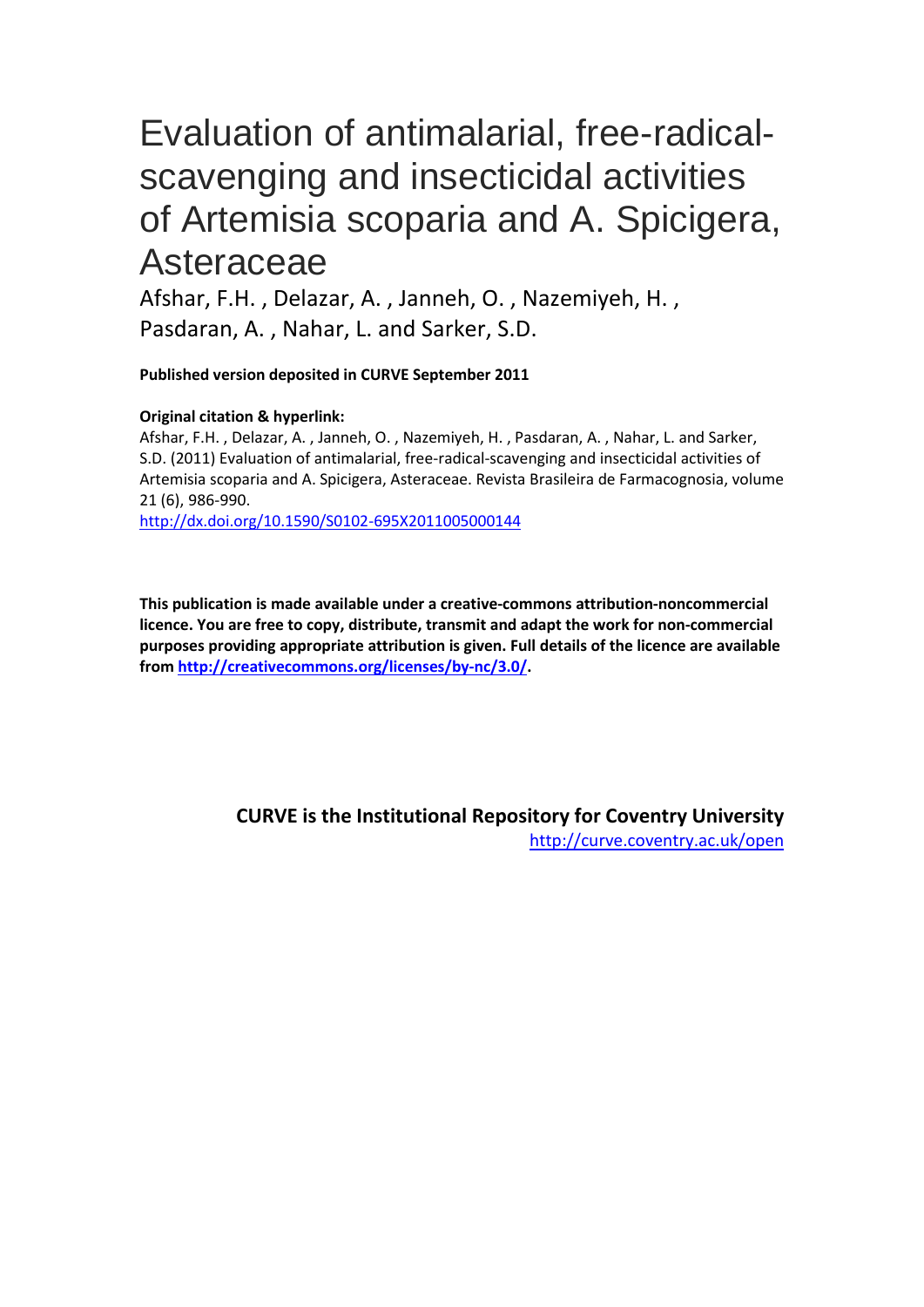Revista Brasileira de Farmacognosia Brazilian Journal of Pharmacognosy



# *Article*

Received 3 Aug 2010 Accepted 30 Dec 2010 Available online 22 Aug 2011

**Keywords:**

*Artemisia scoparia Artemisia spicigera* Asteraceae DPPH antimalaria insecticide

ISSN 0102-695X http://dx.doi.org/10.1590/S0102- 695X2011005000144

#### **Introduction**

 The genus *Artemisia* L., one of the largest and most widely distributed genera of the family Asteraceae, comprises about 200-400 species of herbs and shrubs, the most notable being *A. annua* for producing the antimalarial drug artemisinin (Lee et al., 2000; Kim et al., 2002; GRIN Database, 2010). *Artemisia* species are distributed in the northern hemisphere, especially, along the Mediterranean coast of Europe, Southwest of Asia and Africa (Trease & Evans, 2002; Salido et al., 2004; Ferchichi et al., 2006). This genus, with its common Persian name "Dermane" and the common English name "Wormwood", includes approximately 34 species that are found wild all over Iran (Mozaffarian, 1996; Ghasemi et al., 2007). Several coumarins, flavonoids, phenylpropanoids, sterols and terpenoids (specially sesquiterpenes and monoterpenes), and their glycosides were isolated from this genus, and shown to have antimalarial, antiviral, antitumor, antipyretic, antihaemorrhagic, anticoagulant, antiinflammatory,

# 21(6): 986-990, Nov./Dec. 2011 **Evaluation of antimalarial, free-radicalscavenging and insecticidal activities of** *Artemisia scoparia* **and** *A. spicigera***, Asteraceae**

# *Fariba H. Afshar,1,2 Abbas Delazar,1,2 Omar Janneh,3 Hossein Nazemiyeh,4 Ardalan Pasdaran,4 Lutfun Nahar,5 Satyajit D. Sarker\*,6*

 *Drug Applied Research Center, Tabriz University of Medical Sciences, Tabriz, Iran, Biotechnology Research Center, Tabriz University of Medical Sciences, Tabriz, Iran, Department of Biomolecular and Sport Science, Coventry University, England, UK, School of Pharmacy, Tabriz University of Medical Sciences, Tabriz, Iran, Drug Discovery and Design Research Division, Department of Pharmacy, School of* 

*Applied Sciences, University of Wolverhampton, West Midland, UK,*

*6 Department of Pharmacy, School of Applied Sciences, University of Wolverhampton, West Midland, UK.*

**Abstract:** *Artemisia* species (Asteraceae), widespread throughout the world, are a group of important medicinal plants. The extracts of two medicinal plants of this genus, *Artemisia scoparia* Waldst. & Kit. and *A. spicigera* C. Koch, were evaluated for potential antimalarial, free-radical-scavenging and insecticidal properties, using the heme biocrystallisation and inhibition assay, the DPPH assay and the contact toxicity bioassay using the pest *Tribolium castaneum*, respectively. The methanol extracts of both species showed strong free-radical-scavenging activity and the RC50 values were 0.0317 and 0.0458 mg/mL, respectively, for *A. scoparia* and *A. spicigera*. The dichloromethane extracts of both species displayed a moderate level of potential antimalarial activity providing IC50 at 0.778 and 0.999 mg/mL for *A. scoparia* and *A. spicigera*, respectively. Both species of *Artemisia* showed insecticidal properties. However, *A. spicigera* was more effective than *A. scoparia.*

> antioxidant, antihepatitis, antiulcerogenic, antispasmodic and anticomplementary activities (Kim et al., 2002; Lee et al., 2003).

> *Artemisia scoparia* Waldst. & Kit. (common name: "Redstem wormwood") and *A. spicigera* C. Koch (common name: "Sluggish wormwood") are two Iranian species, the former being a faintly scented slender branched biennial herb, and the latter an odorous plant (Mozaffarian, 1996). While *A. scoparia* possesses anticholesterolemic, antipyretic, antiseptic, antibacterial, cholagogue, diuretic, purgative and vasodilator properties (Safaei-Ghomi et al., 2005; Mirjalili et al., 2007; Singh et al., 2009), *A. spicigera* has antiseptic and stomachic properties (Guvenalp et al., 1998). The essential oils of *A. scoparia* show strong insecticidal activity against stored-product insects (Negahban et al., 2006), and that of *A. spicigera* has significant antioxidant property (Can-Baser & Buchbauer, 2009). As part of our on-going phytochemical and bioactivity studies on medicinal plants from Iran (Razvi et al., 2008; Modaressi et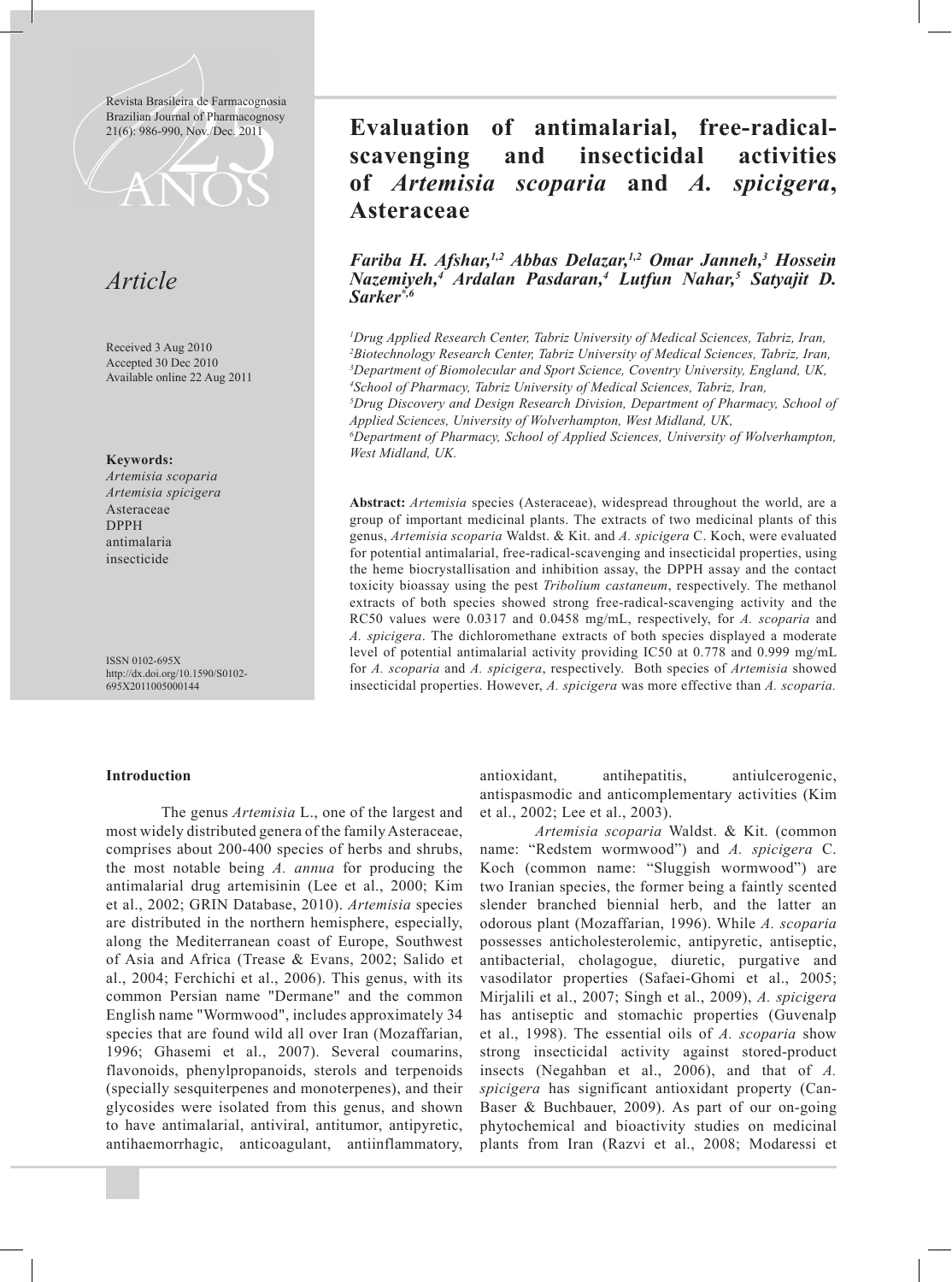al., 2009; Nazemiyeh et al., 2009; Asnaashari et al., 2010; Delazar et al., 2006, 2007, 2010a-c), we now report on the antimalarial, free-radical-scavenging and insecticidal activities of different extracts of *A. scoparia* and *A. spicigera.*

# **Material and Methods**

# *Plant material*

The aerial parts of *Artemisia scoparia* Waldst. & Kit. and *A. spicigera* C. Koch, Asteraceae, were collected from a place near the Aras river and Jolfa at E: 45° 17', N: 38° 39' (altitude of 700-750) in Eastern Azerbaijan province (Iran) during November 2009. The identity of the plants was confirmed by anatomical examination in comparison with the herbarium specimens (voucher nos. TUM-ADE 702 and TUM-ADE 705, respectively) retained in the School of Pharmacy, Tabriz University of Medical Science, Iran.

# *Extraction*

Air-dried and ground aerial parts of *A. scoparia*  and *A. spicigera* (120 g each) were individually Soxhletextracted successively, with n-hexane, dichloromethane (DCM) and methanol (MeOH) (1.1 L each). All these extracts were separately concentrated using a rotary evaporator at a maximum temperature of 45 °C.

# *Heme biocrystallisation and inhibition assay for potential antimalarial activity*

The potential antimalarial activity of plant extracts was evaluated by the method described by Fitch et al. (1999) with some modifications (Tripathi et al., 2004). Briefly, varying concentrations (0-2 mg/mL in 10% DMSO) of the extracts were incubated with  $300 \mu M$  of hematin (freshly dissolved in 0.1 M NaOH), 10 mM oleic acid and 10  $\mu$ M HCl. The reaction volume was adjusted to 1000  $\mu$ L using 500 mM sodium acetate buffer, pH 5. Chloroquine diphosphate was used as a positive control. The samples were incubated overnight at  $37 °C$  with regular shaking. After incubation, samples were centrifuged (14,000 x g, 10 min, at 21 °C) and the hemozoin pellet repeatedly washed with sonication (30 min, at 21 °C; FS100 bath sonicator; Decon Ultrasonics Ltd.) in 2.5% (w/v) SDS in phosphate buffered saline followed by a final wash in 0.1 M sodium bicarbonate, pH 9.0, until the supernatant was clear (usually 3-5 washes). After the final wash, the supernatant was removed and the pellets were re-suspended in 1 mL of 0.1 M NaOH before determining the hemozoin content by measuring the absorbance at 400 nm (Beckmann DU640 spectrophotometer) using a 1 cm quartz cuvette. The results were recorded as  $\%$  inhibition (I $\%$ ) of heme

polymerization/crystallization compared to positive control (chloroquine) using the following formula:  $I\%$  =  $[(AB-AA)/AB]$  x 100, where AB: absorbance of blank; AA: absorbance of test samples.

# *Free-radical-scavenging activity*

The hydrogen atoms or electrons donation ability of the extracts was determined spectrophotometrically by the bleaching of purple coloured methanolic solution of DPPH (2,2-diphenyl-1-picrylhydrazyl) as a reagent (Takao et al., 1994). 2,2-Diphenyl-1-picrylhydrazyl, molecular formula  $C_{18}H_{12}N_5O_6$ , was obtained from Sigma-Aldrich (Germany). DPPH (4 mg) was dissolved in MeOH (50 mL) to obtain a concentration of 80 μg/mL. The MeOH extracts of plants were dissolved in MeOH and the n-hexane and DCM extracts were in chloroform to obtain a concentration of 1 mg/mL. Dilutions were made to obtain concentrations of 0.25, 0.125, 0.0625, 0.03125, 0.015625, 0.0078125, 0.00390625, 0.001953125, 0.000976563, 0.000488281 mg/mL. Diluted solutions were mixed with DPPH (1 mL) and allowed to stand for 30 min for any reaction to occur. The UV absorbance of samples and blank (without sample) was recorded at 517 nm. The experiment was performed in duplicate and the average absorption was noted for each concentration. The same procedure was followed for the positive control, quercetin. Percent inhibition of the free radical DPPH (I %) was calculated in the following way:  $I\% = [(AB-AA)/AB] \times 100$ , where AB: absorbance of blank; AA: absorbance of test samples. Concentration providing 50% inhibition (RC50) was calculated from the graph plotting inhibition percentage against test sample concentrations (Takao et al., 1994; Delazar et al., 2006; Kumarasamy et al., 2007).

### *Insecticidal activity assay*

### Insects

Adults of *Tribolium castaneum* (red flour beetle) were supplied from a laboratory culture, which were reared on a mixture of whole wheat flour and maize flour at the ratio of 1:1 in glass containers containing 0.5 kg of the mixture. All species were reared at  $27\pm2$  °C,  $12\%$ moisture content in continuous darkness for about three weeks without exposing to insecticides. Adults used in the experiments were 1-3 weeks old and of mixed sex.

### Insecticidal activity

The insecticidal activity of the *n*-hexane, DCM and MeOH extracts of *A. scoparia* and *A. spicigera* was evaluated by the method described previously (Loschiavo et al., 1963) with minor modification (Freedman et al., 1982). The extracts were prepared at concentrations of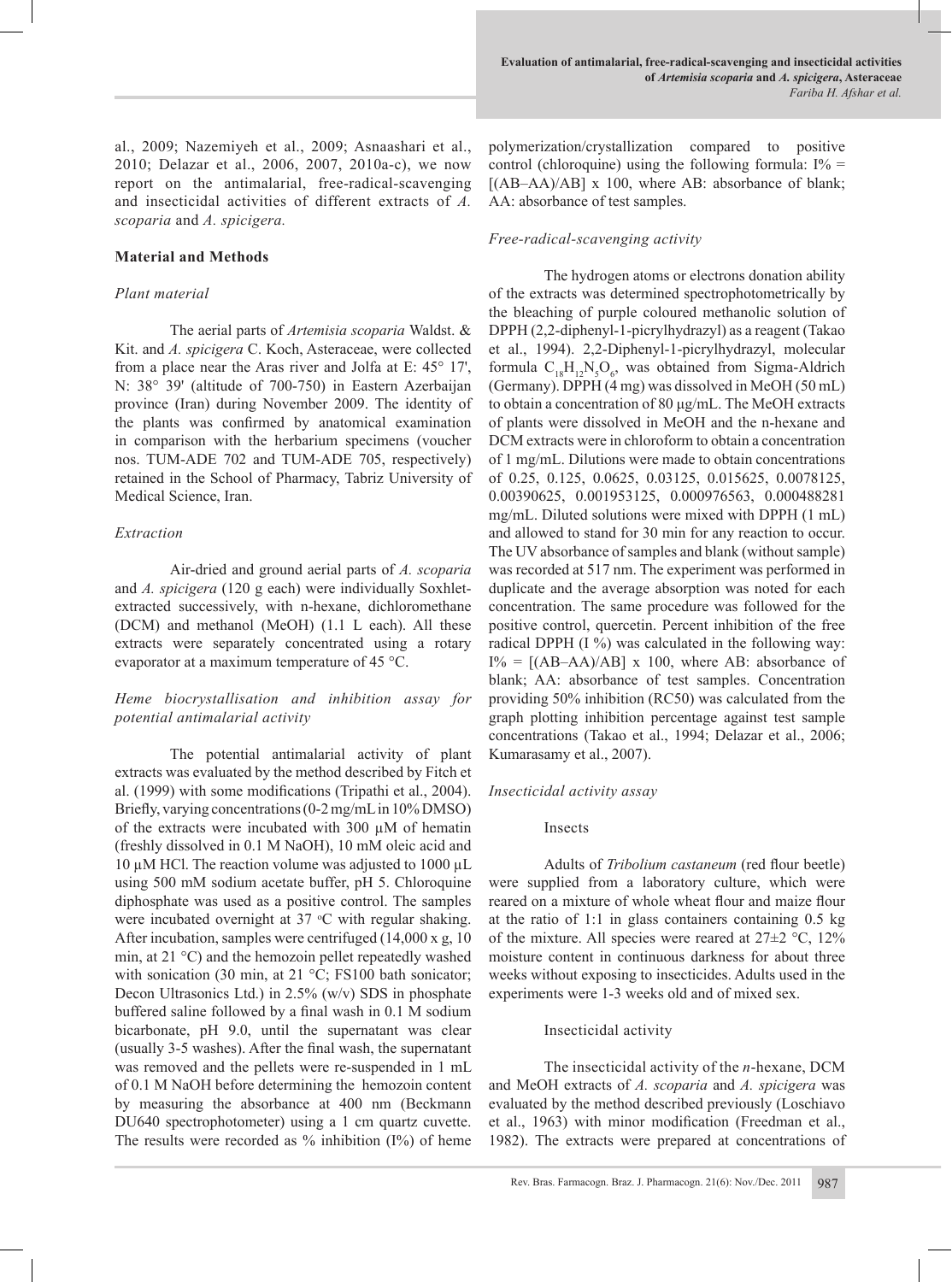20, 40 and 80 mg/mL in respective extraction solvents. The filter paper  $(9 \text{ cm of diameter})$  received 1 mL of these extracts, and was placed on a Petri dish (9 cm of diameter). The control was treated with pure solvents. Solvent was allowed to evaporate. Ten non-sexed adults of *Tribolium castaneum* (Tenebrionidae) were placed in each Petri dish, maintained under 27±0.5 °C, 12% moisture content and 12 h photo phase. The experimental design was completely randomized, with three replicates. Insect mortality was evaluated after 4, 8, 24, 48 h of exposure to impregnated filter paper. Beetle responses to treated discs versus control discs were converted to "percentage of mortality".

# *Statistical analysis*

 Data was analyzed by one way ANOVA using SPSS-12 for Windows. Differences in means were estimated by means of repetitive measures followed by Bonferroni and Dunnet's post hoc test and expressed as statistical mean±standard deviation. Differences between means were regarded significant at *p*<0.05.

# **Results and Discussion**

 Malaria-infected erythrocytes are characterized by a high rate of production of ferriprotoporphyrin IX (heme) as a result of the ingestion and digestion of host cell haemoglobin (Famin et al., 1999). The parasite utilizes hemoglobin as its primary food source during intraerythrocytic development and proliferation (Francis et al., 1997). Heme is released as a toxic material of this process (Tripathi et al., 2001). It affects cellular metabolism by inhibiting enzymes, peroxidizing membranes and producing oxidative free radicals (Rathore et al., 2006). An important mechanism for the detoxification of heme is the formation of dark micro crystals of hemozoin in the food vacuoles of malaria parasites, and commonly referred to as malaria pigment (Kalkanidis et al., 2002; Egan & Ncokazi, 2005; Rathore et al., 2006). Earlier this process used to be known as "heme polymerization" (Tripathi et al., 2001). It has been revealed that the structure of hemozoin (and its synthetic equivalent, β-hematin) is a cyclic dimer of ferriprotoporphyrin IX (heme). Several studies have shown that chloroquine and most of other antimalarial compounds inhibit β-hematin formation under different conditions (Egan & Ncokazi, 2005). The heme biocrystallization and inhibition assay is based on the above facts (Fitch et al., 1999; Tripathi et al., 2004).

 In this study the extracts of *A. scoparia* and *A. spicigera* were assessed for potential antimalarial activity using the heme biocrystallization and inhibition assay. The *n*-hexane and the MeOH extracts of both plants did not show any significant inhibition of heme biocrystallization properties. Unexpectedly, the extracts promoted heme bioscyrstallization, suggesting the lipid-like properties of this extract. However, the DCM extracts of *A. scoparia*  and *A. spicigera*, in comparison with the blank, showed significant potential antimalarial effects (Figure 1). At lower concentrations (0.1-0.4 mg/mL), the observed absorbances of the DCM extracts were higher than the blank which might be a consequence of other fatty acids present in extracts causing synergistic effect with oleic acid in the test. At higher concentrations (>0.4 mg/mL), the DCM extracts inhibited heme biocrystallization. At higher concentrations (>0.4 mg/mL), the DCM extracts illustrated potent antimalarial effects. The IC50 values of the DCM extracts were 0.778 (*A. scoparia*) and 0.999 (*A. spicigera*) mg/mL and that of the positive control chloroquine was 0.043 mg/mL.



Figure 1. Comparison of % inhibition of heme polymerization between dichloromethane extracts of *A. scoparia* and *A. spicigera*, and chloroquine solution.

 The free-radical-scavenging activity of the extracts of the aerial parts of *A. scoparia* and *A. spicigera*  were evaluated *in vitro* by the DPPH assay. In this assay, the extracts were able to reduce the stable radical DPPH· to the yellow colored diphenylpicrylhydrazine. The method is based on the reduction of methanolic DPPH solution in the presence of a hydrogen-donating scavenger through the formation of the non-radical form DPPD-H (Kumarasamy et al., 2007). All test extracts were capable of scavenging DPPH free radicals and exhibited a concentration-dependent activity pattern. The order free-radical-scavenging potency of the extracts were MeOH>DCM>*n*-hexane (Table 1). The extracts of A. scoparia were more potent than those of *A. spicigera*. Quercetin, a known natural free-radical scavenger, was used as a positive control. The DPPH radical-scavenging activities of the MeOH extracts were quite remarkable and comparable to that of quercetin [RC50 values 0.0317±0.5 mg/mL (*A. scoparia*), 0.0458±0.5 mg/mL (*A. spicigera*) and 0.0039±0.5 mg/mL (quercetin). Polar extracts (MeOH) exhibited stronger activity than non-polar extracts. The MeOH extracts might contain phenolics compounds, *e.g.* flavonoids, coumarins or phenylpropanoids, which might have contributed toward the significant free-radicalscavenging activity of these extracts.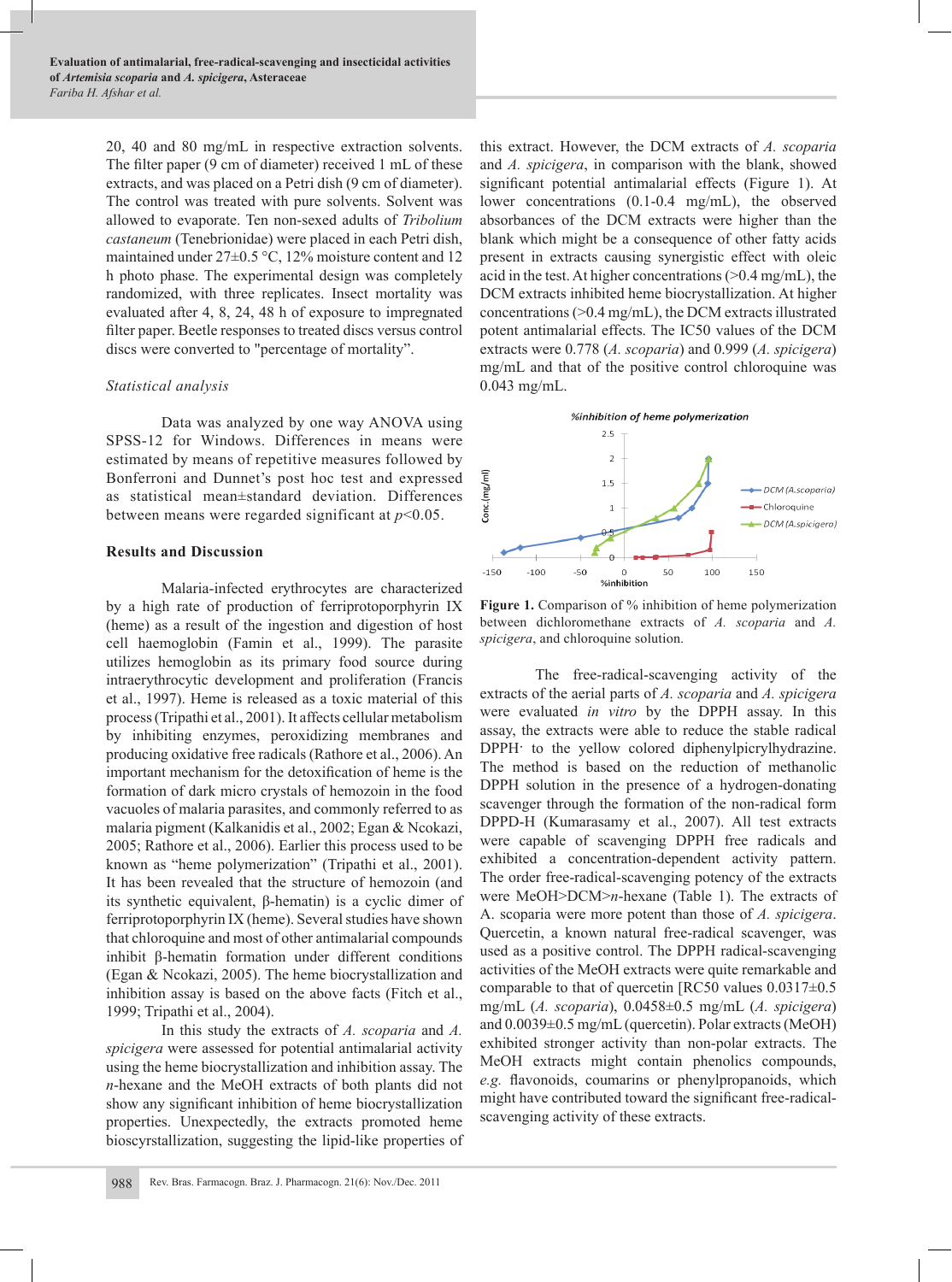| A. scoparia and A. spicigera determined by the DPPH assay. |             |                      |  |  |  |  |  |  |
|------------------------------------------------------------|-------------|----------------------|--|--|--|--|--|--|
| Test samples                                               |             | RC50 values in mg/mL |  |  |  |  |  |  |
| A. scoparia                                                | $n$ -Hexane | 0.4128               |  |  |  |  |  |  |
|                                                            | <b>DCM</b>  | 0.1210               |  |  |  |  |  |  |
|                                                            | MeOH        | 0.0317               |  |  |  |  |  |  |
| A. spicigera                                               | $n$ -Hexane | 1.5616               |  |  |  |  |  |  |
|                                                            | DCM         | 1.1336               |  |  |  |  |  |  |
|                                                            | MeOH        | 0.0458               |  |  |  |  |  |  |
| Quercetin                                                  |             | 0.0039               |  |  |  |  |  |  |

**Table 1.** Free-radical-scavenging activity of the extracts of

Both *Artemisia* species showed insecticidal effects (Table 2). However, effect of *A. spicigera* was greater than that of *A. scoparia.* Among the extracts of *A. spicigera,* the DCM extract displayed the most potent activity. Previous studies reported the insecticidal effect of terpenoids and phenylpropanoids present in different species of *Artemisia* (Abdelgaleil et al., 2008; Liu et al., 2010). The possible presence of such compounds in the DCM extract of *A. spicigera* might be responsible for the insecticidal activity, as these compounds are better extracted by DCM.

**Table 2.** Percent mortality of *Tribolium castaneum* exposed to 1 mL of extracts of *A. scoparia* and *A. spicigera* at concentrations of 20, 40 and 80 mg/ mL after 4, 8, 24 and 48 hours.

|                |             |                  | A. scoparia |                |       |              | A. spicigera |                |            |             |       |             |
|----------------|-------------|------------------|-------------|----------------|-------|--------------|--------------|----------------|------------|-------------|-------|-------------|
| Hours          | $n$ -Hexane |                  | <b>DCM</b>  |                | MeOH  |              | $n$ -Hexane  |                | <b>DCM</b> |             | MeOH  |             |
|                | mg/mL       | % Mortality      | mg/mL       | % Mortality    | mg/mL | % Mortality  | mg/mL        | % Mortality    | mg/mL      | % Mortality | mg/mL | % Mortality |
| $\overline{4}$ | 20          | $\mathbf{0}$     | 20          | $\mathbf{0}$   | 20    | $\mathbf{0}$ | 20           | 3.3            | 20         | 20          | 20    | $\Omega$    |
|                | 40          | 3.3              | 40          | $\overline{0}$ | 40    | $\mathbf{0}$ | 40           | $\overline{0}$ | 40         | 13.3        | 40    | $\Omega$    |
|                | 80          | $\boldsymbol{0}$ | 80          | $\mathbf{0}$   | 80    | $\mathbf{0}$ | 80           | $\overline{0}$ | 80         | 3.3         | 80    | $\theta$    |
| 8              | 20          | 3.3              | 20          | 3.3            | 20    | $\mathbf{0}$ | 20           | 10             | 20         | 23.3        | 20    | $\Omega$    |
|                | 40          | 3.3              | 40          | $\mathbf{0}$   | 40    | 3.3          | 40           | 6.6            | 40         | 20          | 40    | $\theta$    |
|                | 80          | $\boldsymbol{0}$ | 80          | $\mathbf{0}$   | 80    | 3.3          | 80           | $\overline{0}$ | 80         | 13.3        | 80    | $\Omega$    |
| 24             | 20          | 3.3              | 20          | 6.6            | 20    | $\mathbf{0}$ | 20           | 10             | 20         | 23.3        | 20    | $\theta$    |
|                | 40          | 3.3              | 40          | $\overline{0}$ | 40    | 3.3          | 40           | 10             | 40         | 23.3        | 40    | 3.3         |
|                | 80          | $\boldsymbol{0}$ | 80          | $\theta$       | 80    | 3.3          | 80           | 3.3            | 80         | 13.3        | 80    | $\theta$    |
| 48             | 20          | 3.3              | 20          | 6.6            | 20    | $\mathbf{0}$ | 20           | 10             | 20         | 33.3        | 20    | $\Omega$    |
|                | 40          | 3.3              | 40          | 3.3            | 40    | 3.3          | 40           | 13.3           | 40         | 30          | 40    | 6.6         |
|                | 80          | $\boldsymbol{0}$ | 80          | $\mathbf{0}$   | 80    | 3.3          | 80           | 3.3            | 80         | 13.3        | 80    | $\Omega$    |

# **References**

- Abdelgaleil SAM, Abbassy MA, Belal ASH, Abdel Rasoul MAA 2008. Bioactivity of two major constituents isolated from the essential oil of *Artemisia judaica* L. *Bioresource Technol 99*: 5947-5950.
- Asnaashari S, Delazar A, Alipour SS, Nahar L, Williams AS, Pasdaran A, Mojarab M, Fatih-Azad F, Sarker SD 2010. Chemical composition, free-radical-scavenging and insecticidal activities of the aerial parts of *Stachys byzantine*. *Arch Biol Sci 62*: 653-662.
- Can Baser KH, Buchbauer G 2009. *Hand book of essential oils. Science, Technology and Applications,* CRC press (Taylor and Francis group), pp. 261.
- Delazar A, Biglari F, Nazemiyeh H, Talebpour A, Imani Y, Nahar, L, Sarker SD 2006. GC-MS analysis of the essential oils, and the isolation of phenylpropanoid derivatives from the aerial parts of *Pimpinella aurea. Phytochemistry 67*: 2176-2181.
- Delazar A, Naseri M, Nazemiyeh H, Talebpour A-H, Imani Y, Nahar L, Sarker SD 2007. Flavonol 3-methyl ether glycosides and a tryptophylglycine dipeptide from *Artemisia fragrans* (Asteraceae), *Biochem Syst Ecol 35*: 52-56.
- Delazar A, Khodaie L, Afsar J, Nahar L, Sarker SD 2010a. Isolation and free-radical-scavenging properties of cyanidin 3-*O*-glycosides from the fruits of *Ribes biebersteinii* Berl. *Acta Pharmaceut 60*: 1-11.
- Delazar A, Nazifi E, Movafeghi A, Nazemiyeh H, Hemmati S, Nahar L, Sarker SD 2010b. Analyses of phytosterols and free radical scavengers from the bulbs of *Ornithogalum cuspidatum* Bertol. *BLACPMA 9*: 87-92.
- Delazar A, Lasheni S, Fathi-Azad F, Nahar L, Rahman MM, Asnaashari S, Mojarab M, Sarker SD 2010c. Free radical scavenging flavonol 3-*O*-glycosides from the leaves of *Ribes biebersteinii* Berl. *Rec Nat Prod 4*: 96-100.
- Egan TJ, Ncokazi KK 2005. Quinoline antimalarials decrease the rate of β-hematin formation. *J Inorg Biochem 99*: 1532-1539.
- Famin O, Krugliak M, Ginsburg H 1999. Kinetics of inhibition of glutathione-mediated degradation of ferriprotoporphyrin IX by anti-malarial drugs. *Biochem Pharmacol 58*: 59-68.
- Ferchichi L, Merza J, Landreau A, Le Ray AM, Legseir B, Seraphin D, Richomme P 2006. Occurrence of isocoumarinic and phenolic derivatives in *Artemisia campestris* L. subsp. *campestris. Biochem Syst Ecol 34*: 829-832.